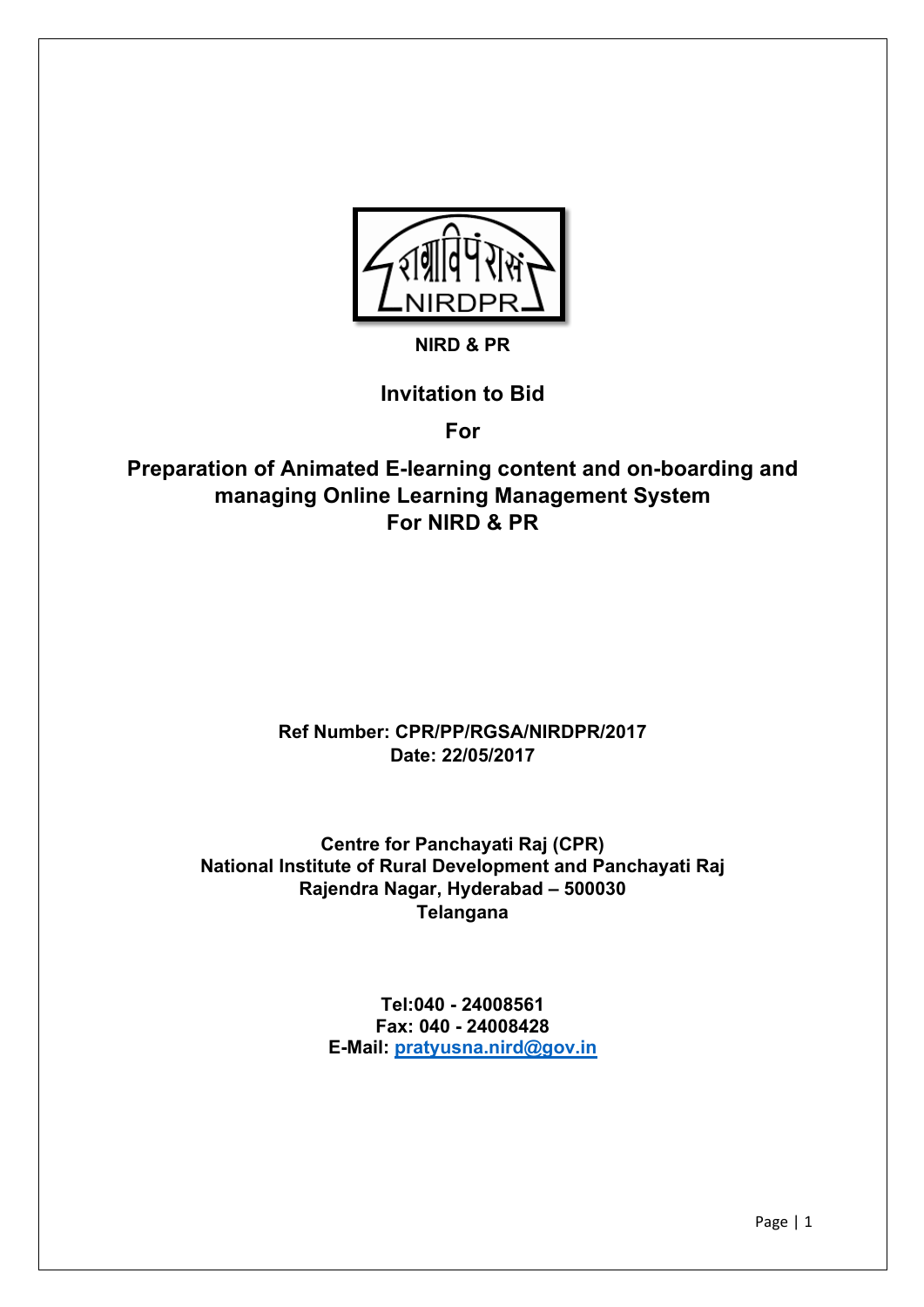# Table of Contents

| ❖ |                                                                                  |  |
|---|----------------------------------------------------------------------------------|--|
| ❖ |                                                                                  |  |
| ❖ |                                                                                  |  |
| ❖ |                                                                                  |  |
|   |                                                                                  |  |
|   | $\bullet$                                                                        |  |
|   |                                                                                  |  |
|   |                                                                                  |  |
|   |                                                                                  |  |
| ❖ |                                                                                  |  |
| ❖ |                                                                                  |  |
| ❖ |                                                                                  |  |
| ❖ |                                                                                  |  |
| ❖ |                                                                                  |  |
| ❖ |                                                                                  |  |
| ❖ |                                                                                  |  |
|   |                                                                                  |  |
|   |                                                                                  |  |
|   |                                                                                  |  |
|   |                                                                                  |  |
|   |                                                                                  |  |
| ❖ |                                                                                  |  |
|   | Section 6 - Financial Details of the Bidder/Lead Bidder in case of Consortium 15 |  |
|   |                                                                                  |  |
| ❖ |                                                                                  |  |
|   |                                                                                  |  |
| ❖ |                                                                                  |  |
| ❖ |                                                                                  |  |
|   |                                                                                  |  |
|   |                                                                                  |  |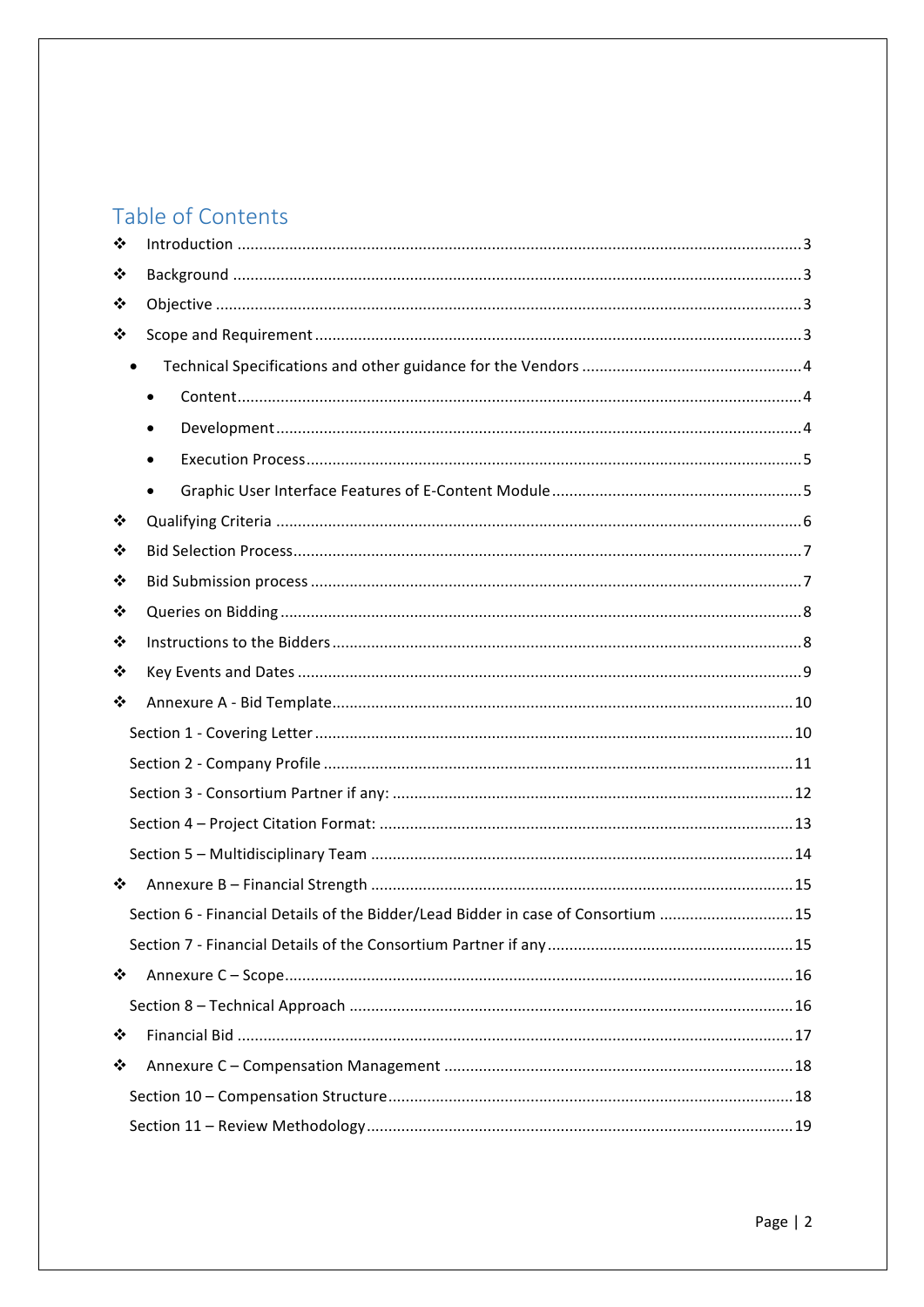## ❖ Introduction

The National Institute of Rural Development and Panchayati Raj (NIRD&PR&PR), an autonomous organization under the Ministry of Rural Development, Government of India, is a premier National Centre of excellence in Rural Development and Panchayati Raj. Recognized internationally as one of the UN-ESCAP Centers of Excellence, it builds capacities of rural development functionaries, PRI functionaries including elected representatives, bankers, NGOs and other stakeholders through interrelated activities of training, research, technology transfer, consultancy etc. The Institute is located in the historic city of Hyderabad in Telangana state. The NIRD&PR celebrated its Golden Jubilee Year of establishment in 2008. In addition to the main campus at Hyderabad, this Institute has North-Eastern Regional Centre at Guwahati, Assam to meet the NE-regional needs.

## **❖** Background

NIRD & PR, aims to achieve their Vision/Mission through creation of Master resource persons by Training of Trainers, reach out to vast number of stakeholders through collaboration, networking and use of ICT. As part of their mandate, it is proposed to leverage online learning tools to reach out to 6 million PRI functionaries and build their capacities and enable them to transform rural India by igniting their leadership.

## **❖ Objective**

The objective for hiring services of a Professional Agency for preparation of animated E-learning content based on the modules to be provided by NIRDPR and on-boarding on a selected Online Learning Management System; and managing the same for a Period 1 years while NIRD & PR provides training and capacity building to various PR functionaries and others across the country.

## ❖ Scope and Requirement

NIRD & PR requires the services of an experienced and multidisciplinary animated E-learning content development agency with experience in the field of Animation by developing a Story Board and animated videos from a given content and familiar in on-boarding the animated content on Learning Management System. It envisages the following activities as part of the scope for developing animated e-learning content/modules processes for Panchayat Raj Functionaries.

The bidders are allowed to respond as individual entities or in the form of consortium for this opportunity. Only one bid will be allowed from a consortium. Potential respondents with the relevant technical experience should submit their responses as per the formats in Annexure B & C, along with the non-refundable fee, highlighting their capabilities to perform the following activities:

- $\cdot$  Creation of a storyboard based on the content of various modules to be provided by NIRD&PR and getting approved by an expert Committee.
- ◆ Preparing e- Learning Modules in animated format/ presentation in 2D and 3D Animations, Character Animations, Visuals and other latest Technological advancements with rich graphics, animated characters etc. based on the story board so developed in consonance with the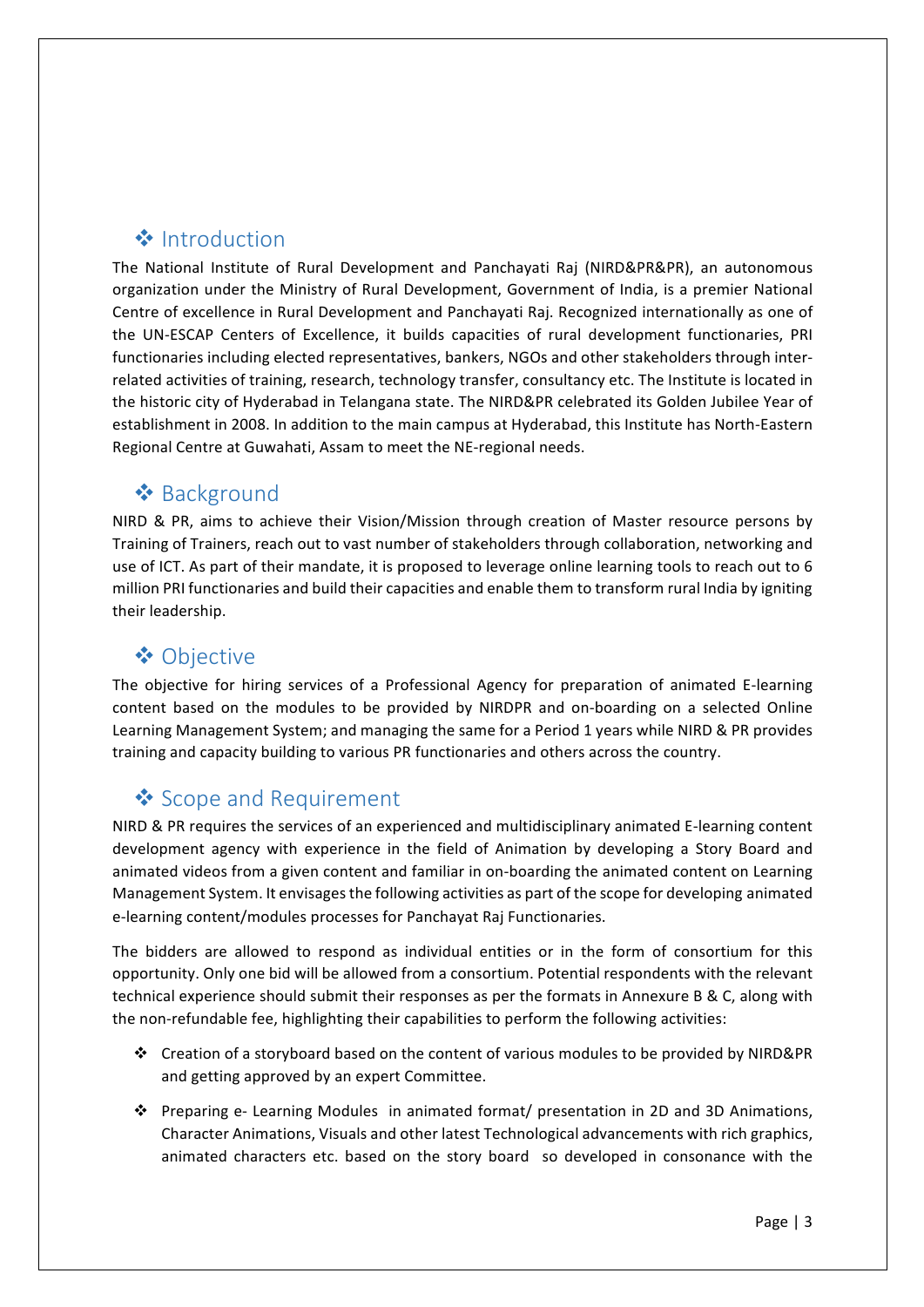content/topics provided by NIRD≺ The estimated length of the animated content will be of about 250 to 300 hours duration.

- $\cdot$  Onboarding of the animated content on to the selected Learning Management System;
- $\cdot$  Managing and making modifications as required by the NIRDPR of the content on the LMS.
- $\cdot$  Converting the animated content into small snippets to be flashed to end users by various communication means such as mobile apps, WhatsApp etc.
- Technical Specifications and other guidance for the Vendors

#### **Content**

- Content to be developed is Level -3 category of e-Learning standards.
- NIRD&PR will provide raw content based on that Vendor has to develop Visual Story Board
- The Content is to be converted into a design document and storyboard which will be most relevant and understandable format in interesting way and should have the best educational approach suitable to the Vocational Education & Training.
- The structure and the lesson plan for each course shall be agreed upon between the NIRD&PR SME for the course and the vendor. The vendor shall submit "Story Board" for each module/course to the successful vendor and have it approved before commencing the development
- Content to be created both in flash and general video formats
- Content should be highly rich in graphics and Animated characters and scenarios are to be used to explain the concept in detail. Some videos/pictures can also be used wherever required
- Pre and Post and intermediate assessments should be used to evaluate the understanding level of user

#### **Development**

- The selected vendor would employ industry standard practices such as ADDIE (Analysis, Design, Development, Implementation, and Evaluation) model for the development of courses. The duration of the course, format such as graphics, audio, video etc. would be decided in mutual consultation with the vendor and the NIRD&PR
- The vendor should make use of efficient multi-media elements (Animation, videos etc.) such that it uses very low bandwidth when the content is accessed using Wide Area Network (WAN) and low bandwidth internet connection.
- Each course will have inbuilt quiz and tests to check the understanding of the subject at proper intervals. These should be in multiple formats such as multiple choice, drag and drop, fill in the blanks, match the answers, hot spots etc.
- The courses should be developed so that they could be launched from any LMS that supports SCORM, AICC standards.
- Widely accepted standards and latest tools shall be used for multimedia content development and features for efficient delivery shall be explored.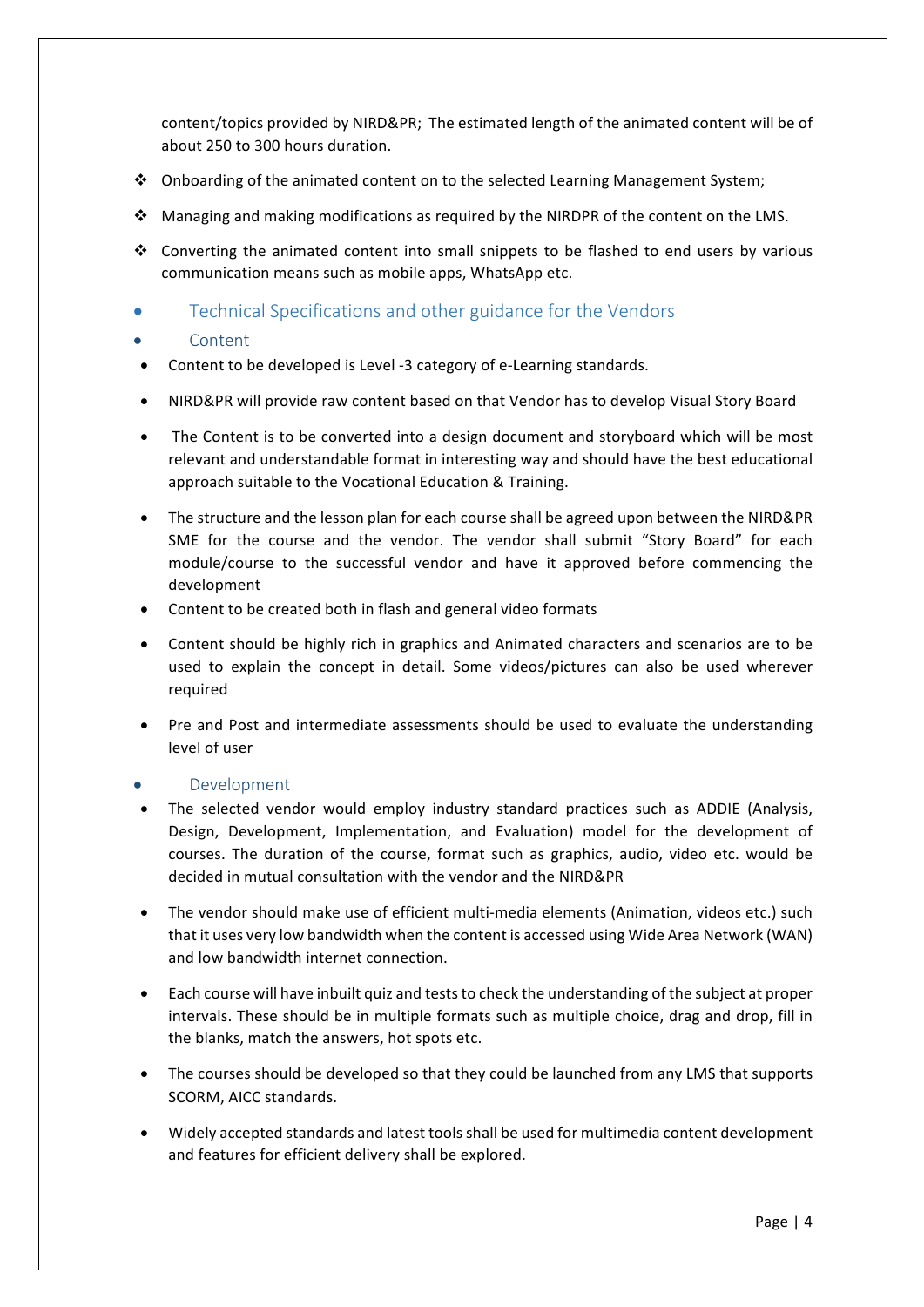- Language used in Story Board should be lucid and course is to be developed in English and based on the need, course has to be converted to multilingual
- Content visualizer and subject matter expert of NIRD&PR will finalize the content by the prior discussion with the technical team of the firm. However, it is advisable for the Vendor to also have a subject matter expert to understand the approach of NIRDPR
- **Execution Process**
- Technical team is responsible of finalizing the e-learning material by editing in three stages.
- On approval Visual story board vendor need to develop Alpha ( Without voice) version and submit to NIRD&PR for checking
- After implementing SME corrections, BETA Version (With Voice) need to be submitted. The professional voice should be approved by NIRDPR.
- After approval of BETA version Gold Version( Final version) has to be submitted
- All voice over files should be in MP3 format with professional voices and the vendor shall provide samples of voice over to the NIRD&PR for approval. The NIRD&PR shall approve Male and Female voice over (Indian English) that shall be used in the development of courses. In case NIRD&PR is not satisfied over the sample voice provided by the vendor, the vendor shall provide additional samples for approval and selection by the NIRD&PR
- $\bullet$  The lessons to be archived should be in downloadable format
- Content IPR (Intellectual Property Right): there should be no copyright infringement if clipart, stock art, stock photo are used
- The source file of all the content created by the vendor should be submitted to NIRD&PR
- All IPR, Copy rights should vest with NIRDPR
- Graphic User Interface Features of E-Content Module

| Sl. No         | <b>Function</b>    | <b>Remarks</b>                                     |
|----------------|--------------------|----------------------------------------------------|
| 1              | Slider             | Slider Option should be user-friendly to the user, |
|                |                    | where, the user can drag the slider                |
|                |                    | forward/backward of the screen animation &         |
|                |                    | audio.                                             |
| $\overline{2}$ | <b>Tree Menu</b>   | The Index should be enabled to extend to more      |
|                | structure at Index | than one/ further levels for sub topics in a user  |
|                |                    | friendly manner.                                   |
| 3              | <b>Book Mark</b>   | Using this option, the user can bookmark the       |
|                |                    | desired screen/slide and can view at any time      |
|                |                    | during the lesson for reference.                   |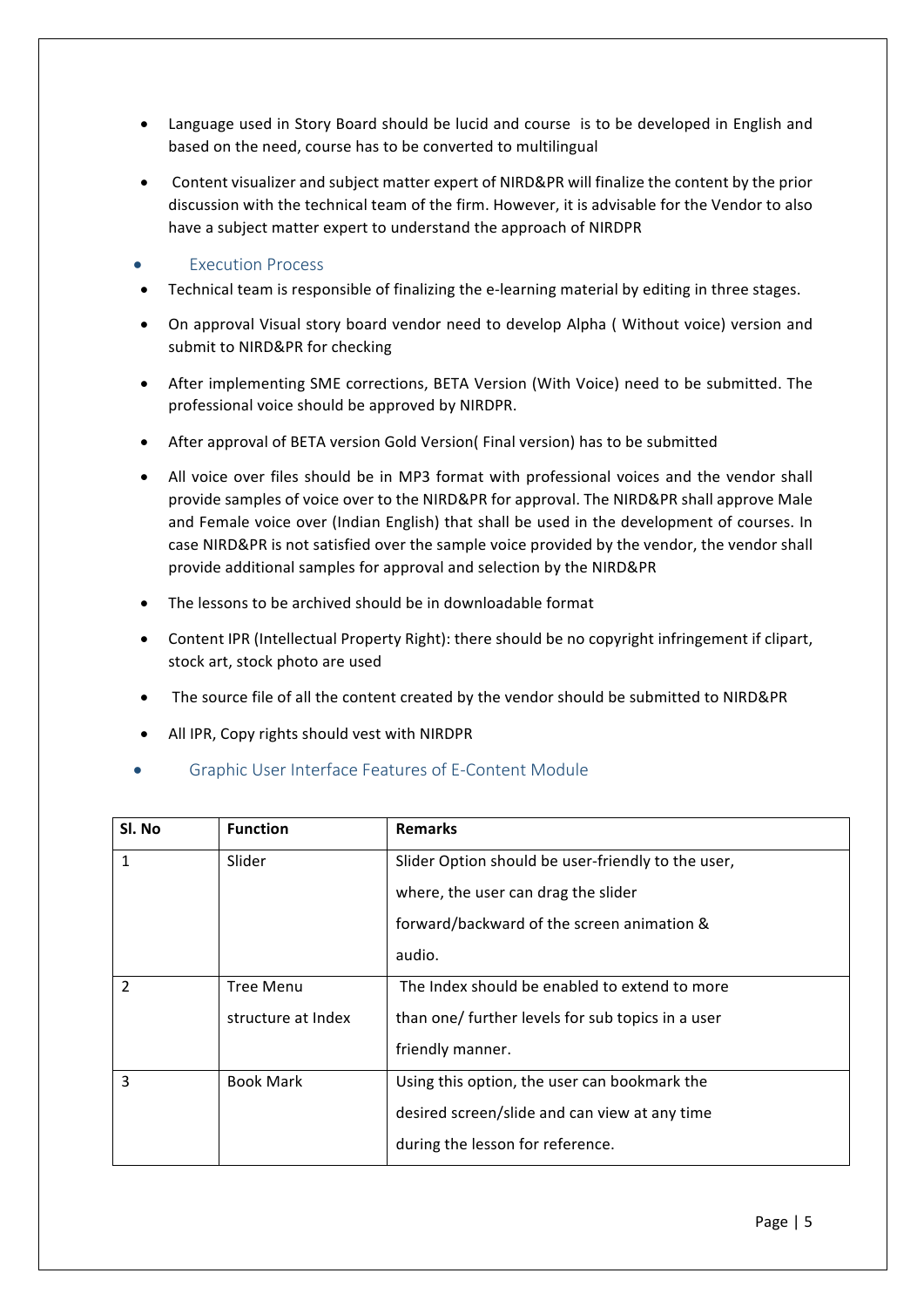| 4              | Audio Volume              | Audio Volume button Controls the level of        |  |
|----------------|---------------------------|--------------------------------------------------|--|
|                |                           | volume for the user to increase or decrease      |  |
|                |                           | according to the user choice.                    |  |
| 5              | Search                    | Key word search should be enabled                |  |
| 6              | Completion status at      | Green tick mark should be visible near the index |  |
|                | Index                     | for the topics which the user has                |  |
|                |                           | visited/completed.                               |  |
| $\overline{7}$ | <b>Navigation Buttons</b> | Navigation buttons like, Next, Previous and      |  |
|                |                           | Pause Screen Number/Total Number of Screens      |  |
|                |                           | should be available in a user friendly manner.   |  |
| 8              | Handouts                  | PDFs or other documents related to topic should  |  |
|                |                           | be up loadable and downloadable.                 |  |
| 9              | Glossary                  | Glossary terms related to the topic is be seen.  |  |
|                |                           |                                                  |  |

## ❖ Qualifying Criteria

- I. The Bidder/ Lead Bidder of the Consortium shall possess strong technical capabilities in Animation, Story Boarding and Learning Management System exercise. The Bidder/ Lead Bidder of the Consortium shall have completed at least 8 Animations, Story Boarding and Learning Management System projects showcasing capabilities mentioned above for Government, PSU, Registered and Listed companies or private players. However priority will be given to those having done more projects in Government and PSU. Supporting for all projects to be provided as per the format specified in Annexure A, Section 4.
- II. The bidder shall be in the field of Animation, Story Boarding and Learning Management System for a minimum of 3 years as on date of the Bid. A Start-up company in accordance with the definition of GOI, need only to have 1.5 years of experience in the given area. Need to provide company registration certificate and proof of nature of work/nature of company/start up.
- III. The bidder shall have completed at least 3 projects in the field of Animation, Story Boarding and interfacing/ managing Learning Management System - projects for training programs, Government Projects Educational domain client. Supporting to be provided as per the format specified in Annexure A, Section 4.
- IV. The bidder shall have a minimum annual turnover of Rs. 2.00 Crores and in case of Start-up firms (as defined for the purpose of Start-up India) shall have a minimum turnover of Rs. 75 lakhs with positive net worth as on date of submission of bid for each of the last three audited financial years (FY 14-15, FY 15-16, FY 16-17) or less as the case maybe. Supporting to be provided as per the format specified in Annexure B, Sec 6 and Sec 7.
- V. In case of consortium, the Lead Bidder of the Consortium shall have prior experience of working in at least 1 project with the Consortium Member for implementation of activities for similar projects. Supporting to be provided as per the format specified in Annexure A, Section 4.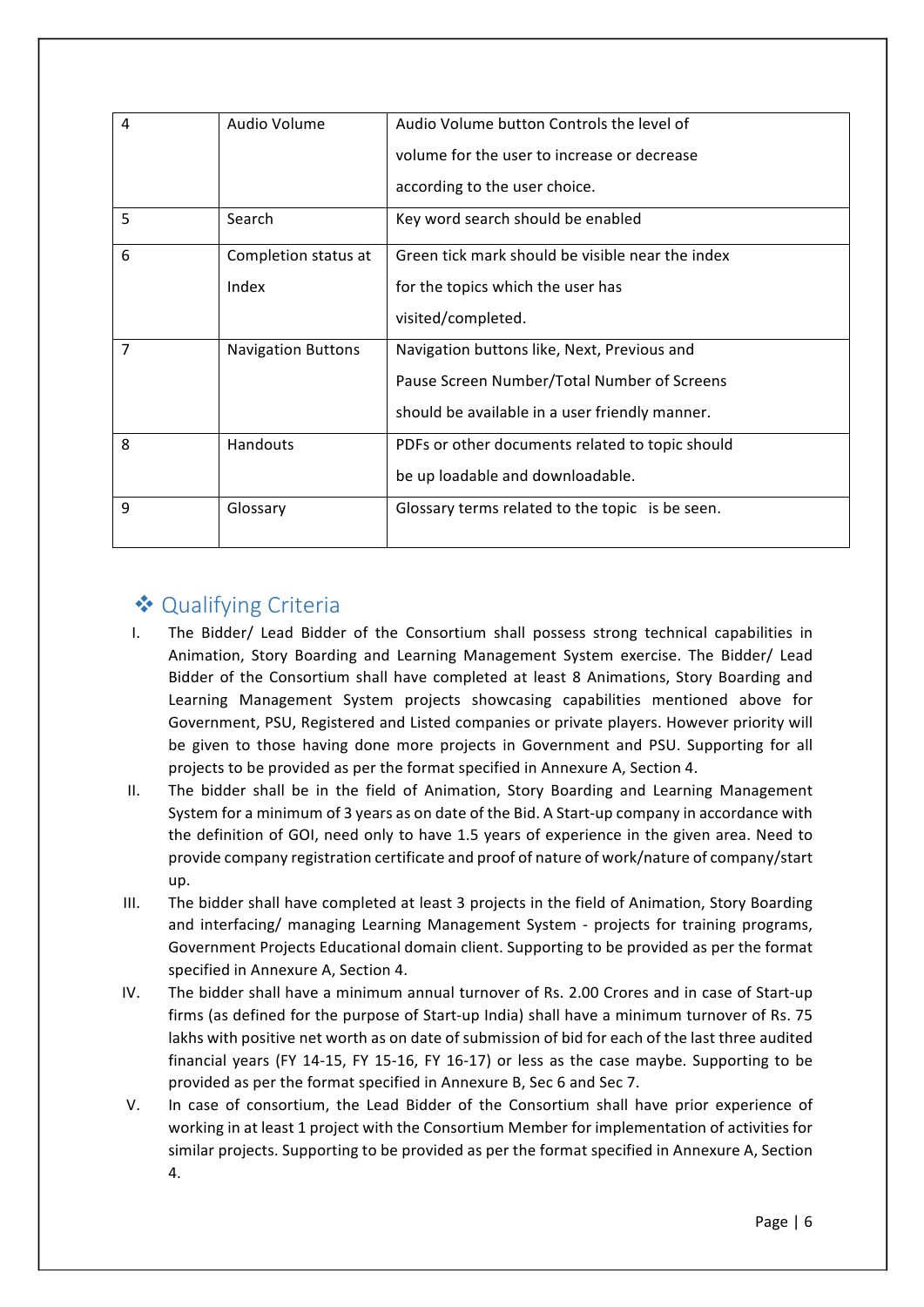- VI. The Bidder/ Lead Bidder of the Consortium shall have a multidisciplinary team of at least 10 professionals (minimum) in the field of Animation, Story Boarding and managing Learning Management System, audio video media, graphic designers, market researchers, and other relevant capabilities as part of Learning Management System and support. Supporting to be provided as per the format specified in Annexure A, Section 5. The profile of the professionals should be submitted along with the bid.
- **VII.** The Bid should be accompanied with non-refundable tender fee of Rs. 3000/-(Rs three **thousand only). The Bid without tender fee will not be entertained. An EMD of Rs. 50,000/-** (Rs. Fifty thousand only) in the shape of Demand Draft drawn in favour of Director General, **NIRD & PR payable at Hyderabad to be attached with the bid. This amount will be converted** as security deposit for the successful bidder. The short listed Agencies who qualify the Bid criteria will be invited to make technical presentations for which they will be intimated separately after evaluation of the Bid.
- VIII. Post selection of the agency, the agency should also provide a bank guarantee of Rs. 3 Lakhs to NIRD & PR for successful implementation of the project.

All bidders or Consortium with the above criteria will be eligible to submit financial bids.

## $\triangle$  Bid Selection Process

i. All the bidders shall be assessed against the Qualifying criteria listed in the Bid invitation.

ii. NIRD & PR through this Bidding process intends to consider those potential bidders that have the requisite capability and competency, in terms of technical strengths, experience of carrying out similar projects and financial stability to address the requirements of NIRD & PR

iii. Each bidder shall be required to make 7 to 8 minutes of animated film from the sample content, which will be given post submission of the technical bids and make a presentation before an expert committee. The score that is obtained in making the animation and presentation will be one of the criteria for selection in addition to the rate quoted for making such animation in their financial bids. 

iv. The financial bids of technically qualified bidders alone will be downloaded for evaluation. The financial quotes shall be as per the unit cost as given in the annexure.

v. NIRD & PR's decision on evaluation shall be final and binding on all the bidders.

## **❖** Bid Submission process

**i.** The Bid shall be submitted online through NIRD & PR e-Tendering portal only.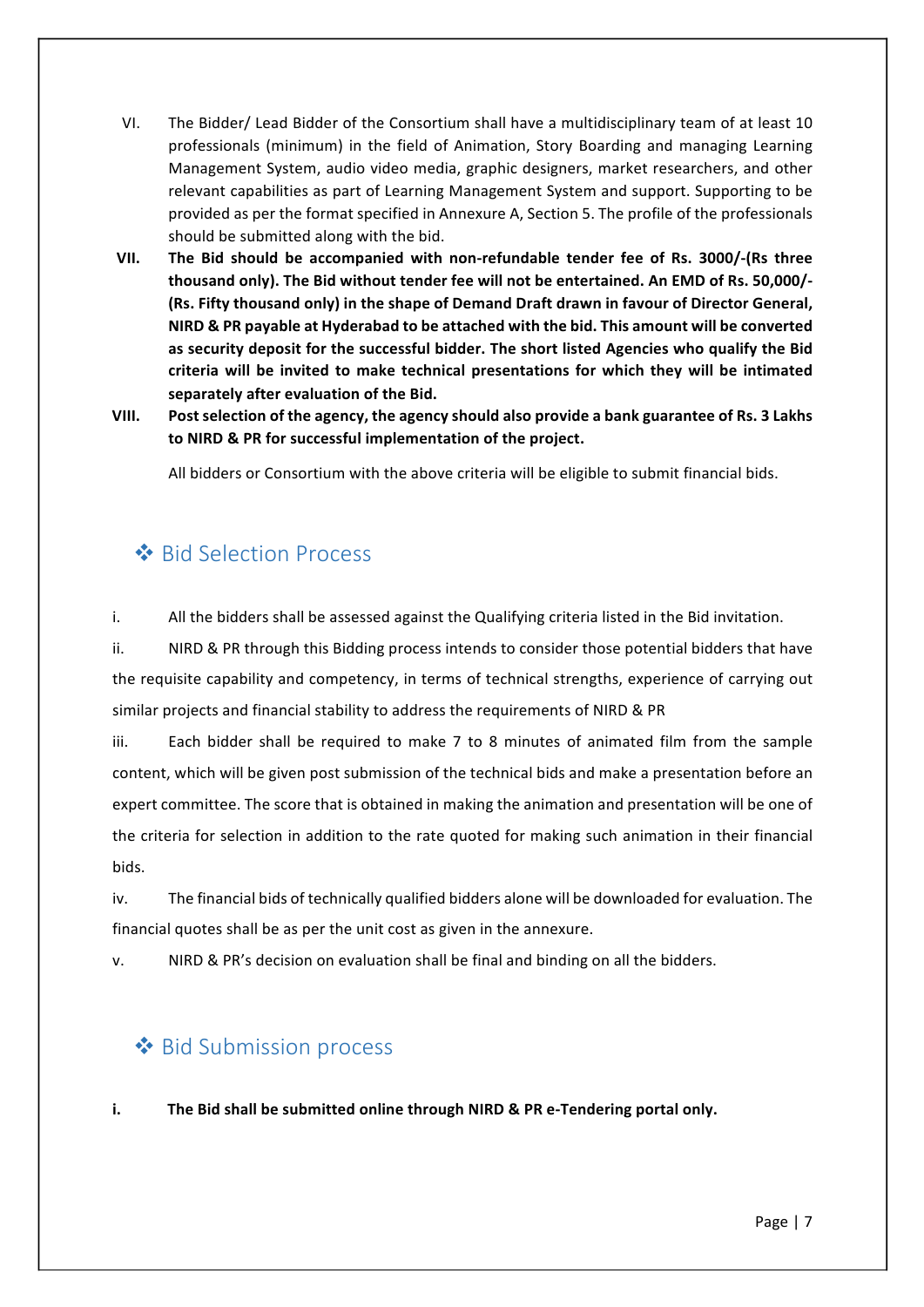ii. The Bid document to be attached shall be concise, complete and arranged in an organized and structured manner.

iii. To participate in online Bidding process, respondents shall procure a Digital Signature Certificate (Class - II) as per Information Technology Act-2000 using which they can digitally sign and encrypt their electronic bids. Respondents can procure the same from any CCA approved certifying agency, i.e. TCS, Safecrypt, Ncode, etc. Bidders who already have a valid Digital Signature Certificate (DSC) need not procure a new DSC.

iv. NIRD & PR shall not be responsible for delay in online submission due to any reason. For this, bidders are requested to upload the complete proposal well advance in time so as to avoid issues like slow speed, choking of web site due to heavy load or any other unforeseen problems.

## ◆ Queries on Bidding

Respondents shall send in their queries on the Bidding if any, to the e-mail ids as mentioned under Section: "Key Events and Dates" of this document. The responses to the queries will be sent via mail only and no telephonic queries will be entertained.

### $\triangleq$  Instructions to the Bidders

i. Bidders shall study all instructions, forms, terms, requirements and other information in the Bidding invitation documents carefully. Submission of the bid shall be deemed to have been done after careful study and examination of the Bidding invitation document with full understanding of its implications.

ii. Language of Proposals - The proposals, all correspondence and document enclosed as part of the proposals shall be in English language only.

iii. Proposals received after the due date and the specified time for any reason whatsoever, shall not be entertained and will be rejected without opening.

iv. NIRD & PR shall, at its discretion, extend the deadline for submission of proposals by publishing the details on the website where the Bidding invitation document was made available.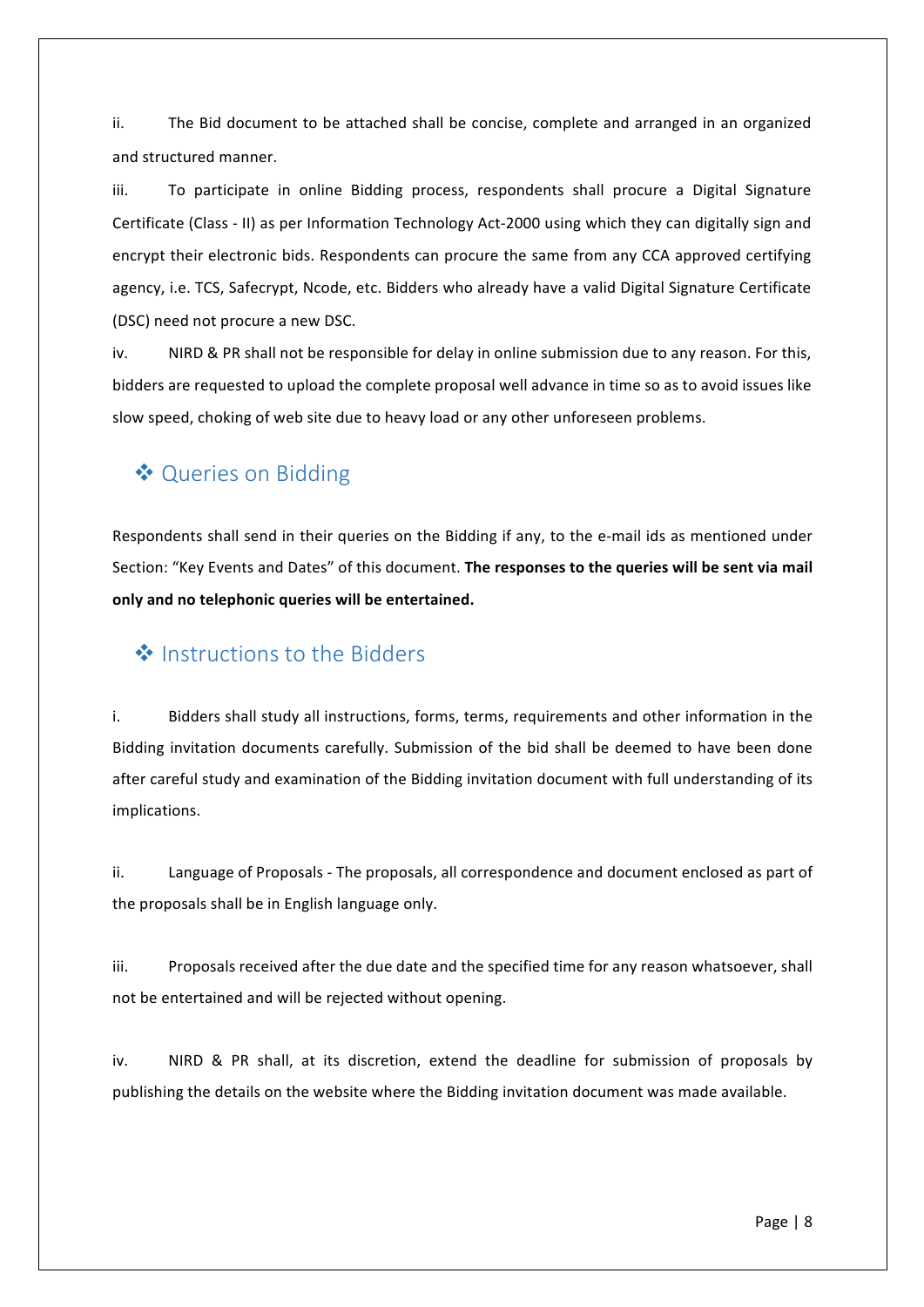v. All costs incurred by the respondent in the preparation and presentation of the proposal shall be borne entirely by the respondent. All supporting document submitted by the respondent in response to this Bidding Invitation shall become the property of NIRD & PR.

vi. This Bidding does not constitute an offer by NIRD & PR. No commercial quotes shall be submitted along with the Bidding document. If found any, the proposal shall be rejected.

vii. All proposals and accompanying documentation submitted against this Bid, once opened will become the property of NIRD & PR and will not be returned.

viii. The bidder shall not be permitted to sub-contract any of the core activities of the project except minor activities as permitted by NIRDPR.

## ❖ Key Events and Dates

| <b>Bid</b><br>The | be<br>shall<br>through<br>online<br>e-tendering                                                    | NIRD & PR only.<br>portal<br><i>of</i> |
|-------------------|----------------------------------------------------------------------------------------------------|----------------------------------------|
| S.NO              | <b>Information</b>                                                                                 | <b>Details</b>                         |
| 1.                | Tender publishing date                                                                             | 22/05/2017                             |
| 2                 | <b>Tender Download Date</b>                                                                        | 22/05/2017                             |
| 3                 | Last date of receipt of Queries/Clarifications via email<br>to pratyusna.nird@gov.in               | 27/05/2017                             |
| 4                 | Last date (deadline) for online submission of bids at<br>nird.org.in                               | 30/05/2017                             |
| 6                 | Intimation of names of qualified bidders for<br>participating in presentation/Technical Evaluation | 06/06/2017                             |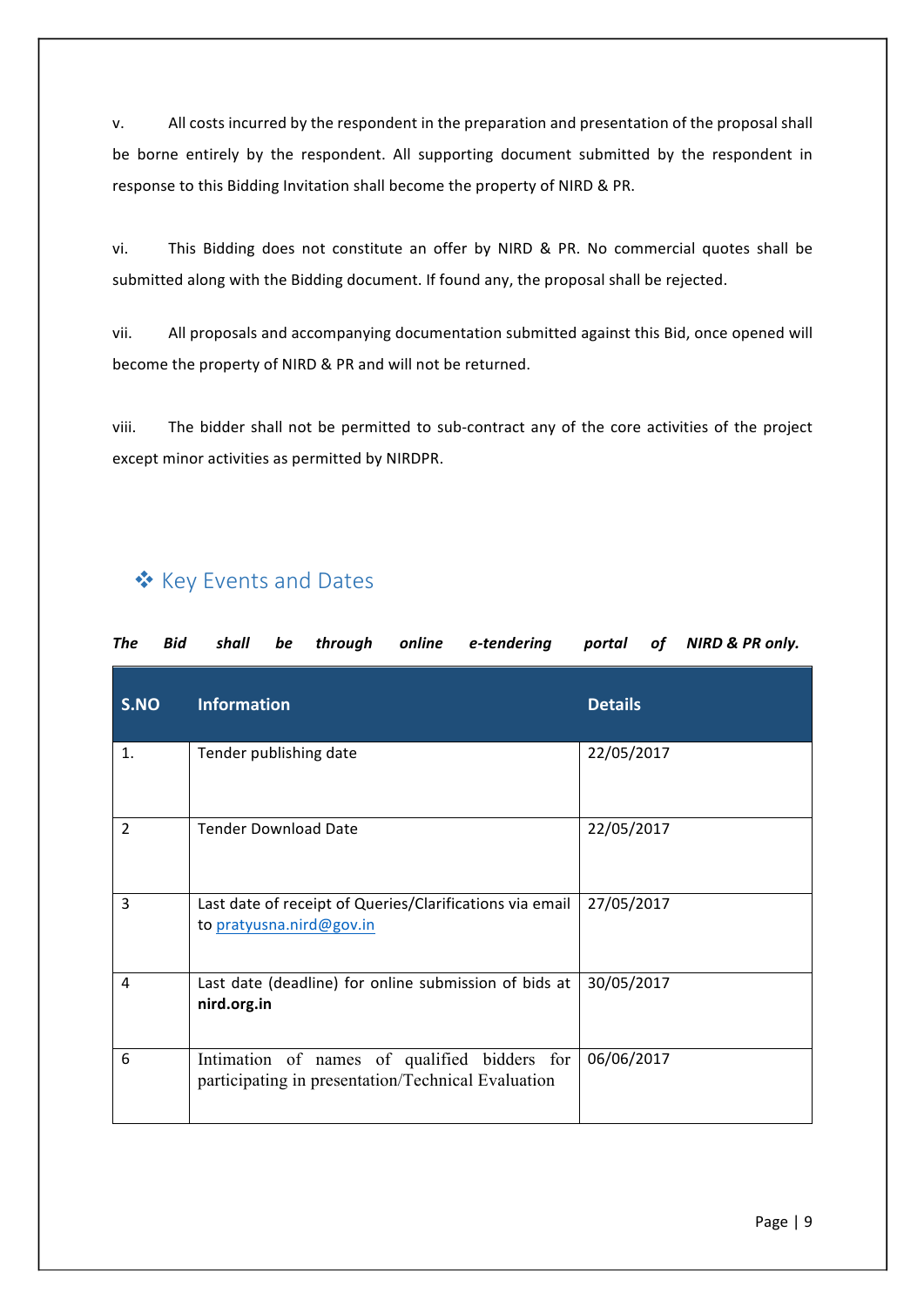### ❖ Annexure A - Bid Template

Please note: The Bid shall be submitted in the following format.

#### Section 1 - Covering Letter

(To be submitted on the letterhead of the Lead Bidder)

{Location, Date}

To

Assistant Registrar (T) National Institute of Rural Development & Panchayati Raj [NIRDPR] Rajendra Nagar, Hyderabad- 500030 Bid Reference No. CPR/PP/RGSA/NIRDPR/2017

**Subject:** Submission of proposal in response to the Invitation to Bid for "Preparation of Animated E**learning content and on-boarding and managing on Online Learning Management System for NIRD & PR"**

Dear Sir.

Having examined the Bidding invitation document, we, the undersigned, herewith submit our proposal in response to your Invitation to Bid Notification number............ for "Preparation of Animated E-learning content and on-boarding and managing on Online Learning Management **System for NIRD & PR"**. We have read the provisions of the invitation document and confirm that we accept these. We further declare that additional conditions, variations, deviations, if any, found in our proposal shall not be given effect to.

1. We agree to abide by this proposal, consisting of this letter, the detailed response to the Bidding Invitation and all attachments.

2. We declare that we are not involved in any litigation that may have an impact of affecting or compromising the delivery of services as required under this assignment, and we are not under a declaration of ineligibility for corrupt or fraudulent practices.

3. We declare that there is no conflict of interest in the services that we will be providing under the terms and conditions of this Bid.

4. We hereby declare that all the information and statements made in this proposal are true and accept that any misrepresentation contained in it may lead to our disqualification.

5. We understand you are not bound to shortlist/accept any or all the proposals you receive.

6. We understand that this is a module based contract and would be reviewed after every content creation and NIRD & PR can terminate the contract if at any point we are found not to be eligible of entering this contract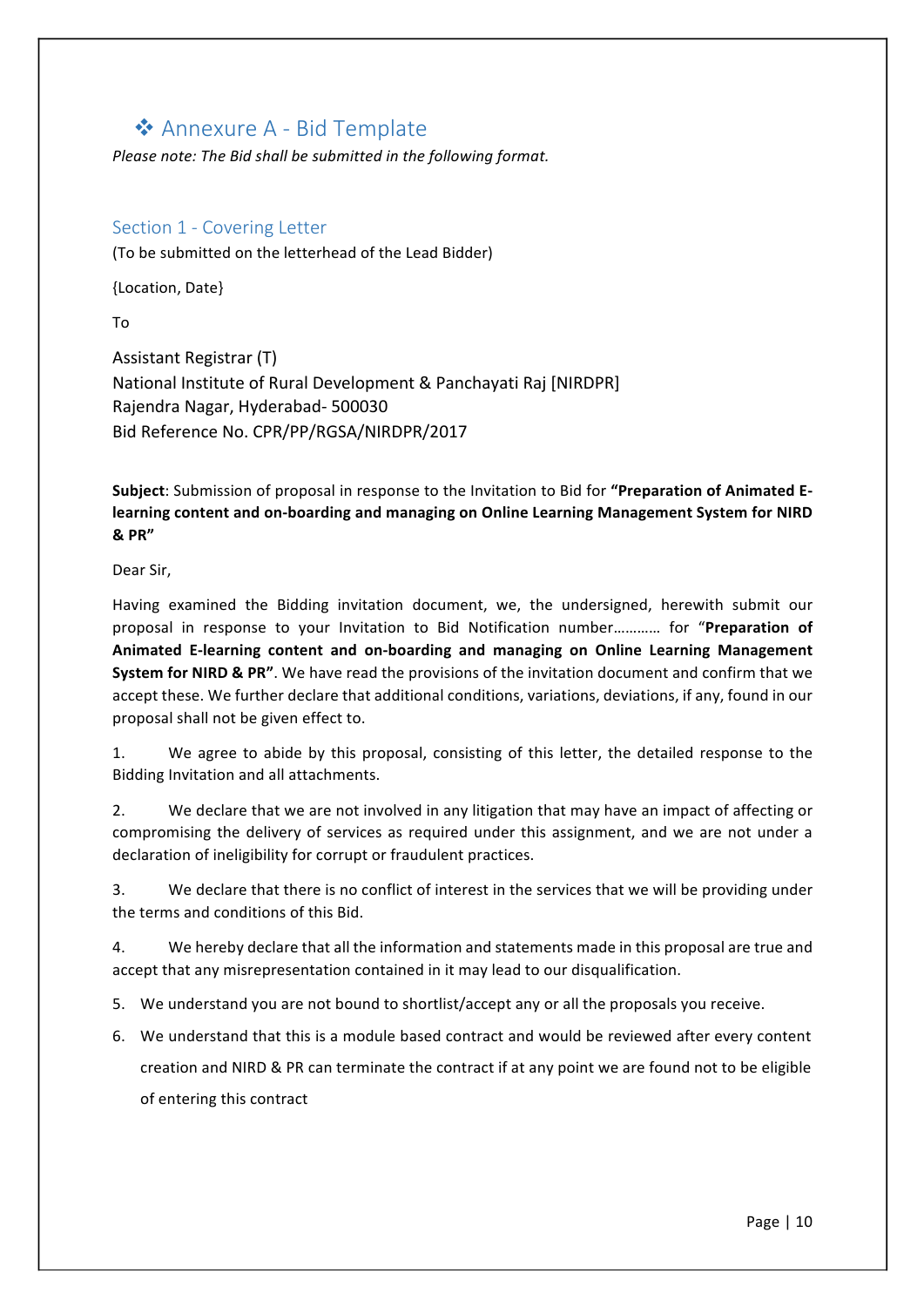- 7. In the event of failure on our part to provide within the time schedule, the authorities levy liquidity damages  $@1%$  per week for delay in completion of work subject to maximum 10% of the agreement amount
- 8. Any breach of terms and conditions of the agreement, the In-charge may rescind the contract agreement of the consultant by giving 15 days' notice, the in-charge may get the balance work done at the risk and cost of the successful bidder
- 9. We agree to the Compensation structure offered in the Annexure- D, so mentioned in the proposal inviting for Bids
- 10. Our firm nor any sub-contractors are debarred or black listed by any organization/ corporate/University etc.
- 11. The content and product to be mutually agreed upon by NIRD & PR and by us
- 12. We hereby declare that we qualify and fulfil all the eligibility criteria mentioned in the Bidding invitation document
- 13. All the content provided would be original and we comply with the copyright laws of the land

Thanking you,

Yours faithfully

(Signature of the authorized representative of the Bidder on behalf of all consortium members, if any) Name:

Designation:

Seal: Date: Place: Business Address

### Section 2 - Company Profile

Bidder//Lead Bidder in case of Consortium:

| lS. No. | <b>Information</b>                                                                                              | <b>Details</b> |
|---------|-----------------------------------------------------------------------------------------------------------------|----------------|
|         | Name of responding lead bidder:                                                                                 |                |
|         | Address of responding lead bidder:                                                                              |                |
|         | Name, Designation and Address of the contact person to whom all references<br>shall be made regarding this Bid: |                |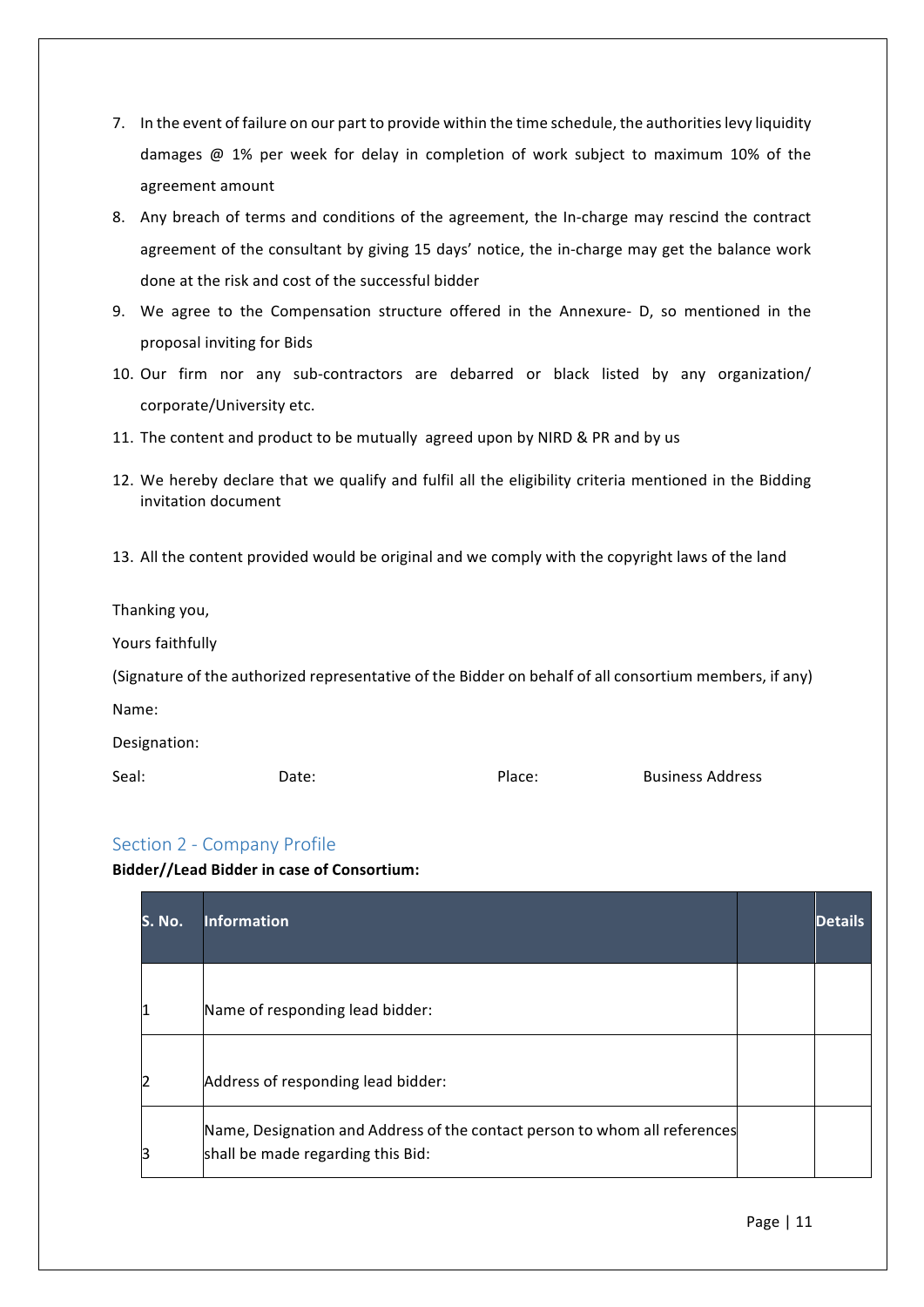| 14 | Telephone number of contact person:                                                                                                                                                                                            |  |
|----|--------------------------------------------------------------------------------------------------------------------------------------------------------------------------------------------------------------------------------|--|
| 15 | Mobile number of contact person:                                                                                                                                                                                               |  |
| 6  | Fax number of contact person:                                                                                                                                                                                                  |  |
| 17 | E-mail address of contact person:                                                                                                                                                                                              |  |
| 8  | Status of Firm/ Company (Public Ltd., Pvt. Ltd., etc.)                                                                                                                                                                         |  |
| 9  | Company Registration Certificate                                                                                                                                                                                               |  |
| 10 | No. of personnel, having experience of working on animations and E-learning<br>content, online learning management system on its roll as per Qualifying<br>Criteria. (Include Self Certification as per Annexure A, Section-5) |  |

# Section 3 - Consortium Partner if any:

### **Role of Consortium Partner:**

| <u>S</u> No. | <b>Information</b>                                                                                              | <b>Details</b> |
|--------------|-----------------------------------------------------------------------------------------------------------------|----------------|
|              | Name of responding Consortium partner:                                                                          |                |
|              | Address of responding Consortium partner:                                                                       |                |
|              | Name, Designation and Address of the contact person to<br>whom all references shall be made regarding this Bid: |                |
|              | Telephone number of contact person:                                                                             |                |
|              | Mobile number of contact person:                                                                                |                |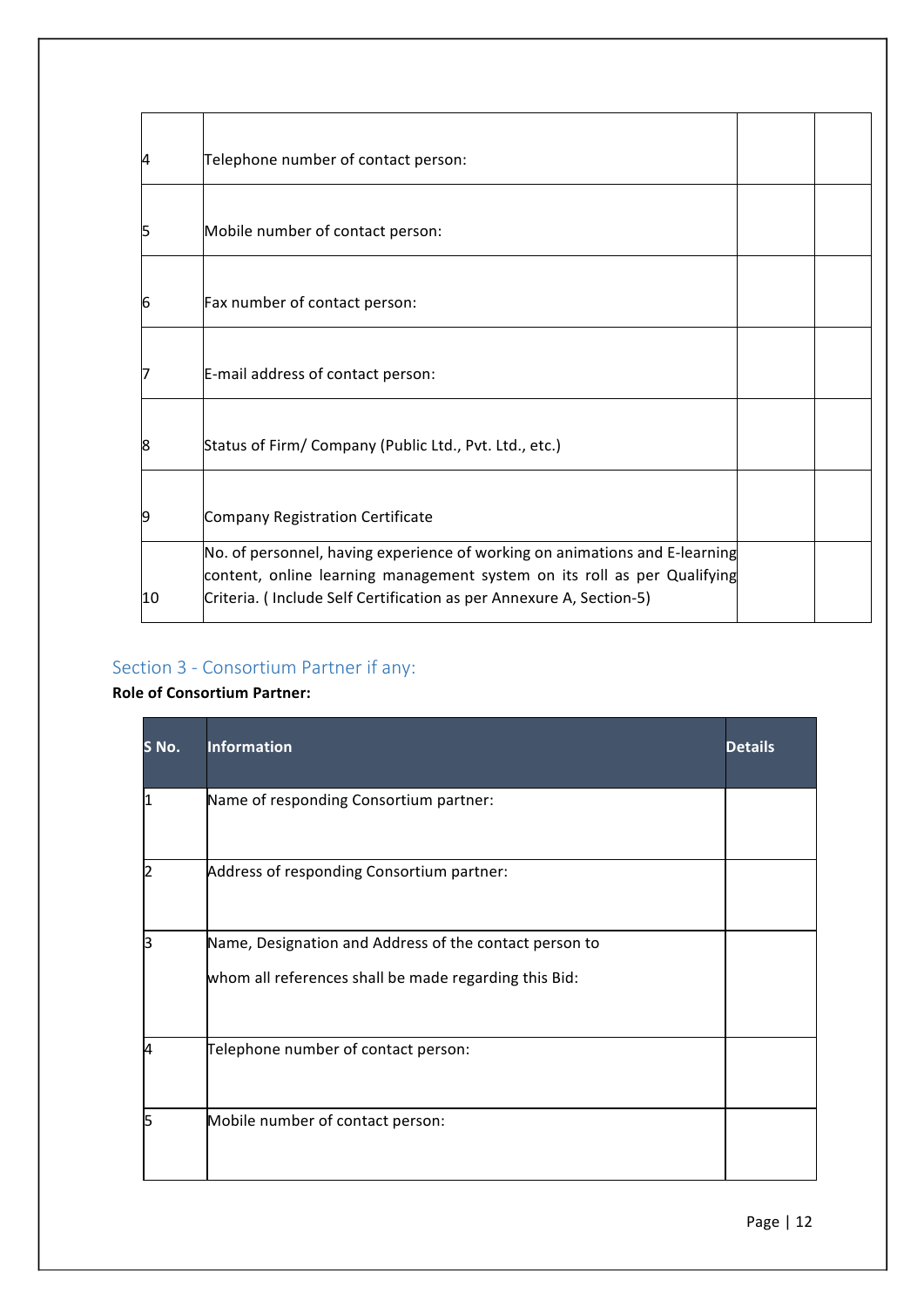| 16 | Fax number of contact person:                            |  |
|----|----------------------------------------------------------|--|
|    | E-mail address of contact person:                        |  |
| 18 | Status of Firm/ Company (Public Ltd., Pvt. Ltd., etc.)   |  |
| 19 | Company Registration Certificate                         |  |
| 10 | Copy of the consortium agreement between the Lead Bidder |  |
|    | and Consortium member                                    |  |

We hereby declare that our proposal submitted in response to this Bid is made in good faith, and the

information contained is true and correct to the best of our knowledge and belief.

Sincerely, [Authorized Signature] Name: Designation: Seal: Date: Place: Business Address

### Section 4 - Project Citation Format:

Highlight all relevant project experiences of similar nature carried out for Government or Private Organization - specify projects as per Qualifying Criteria in the Table Format below

| <b>Assignment name:</b>              | <b>Approx. Value of Services</b>                                                        |
|--------------------------------------|-----------------------------------------------------------------------------------------|
| Country:<br>Location within country: | Duration of the project (No. of months, start date,<br>completion date, current status) |
| <b>Name of Client:</b>               | number<br>Approximate<br>of target                                                      |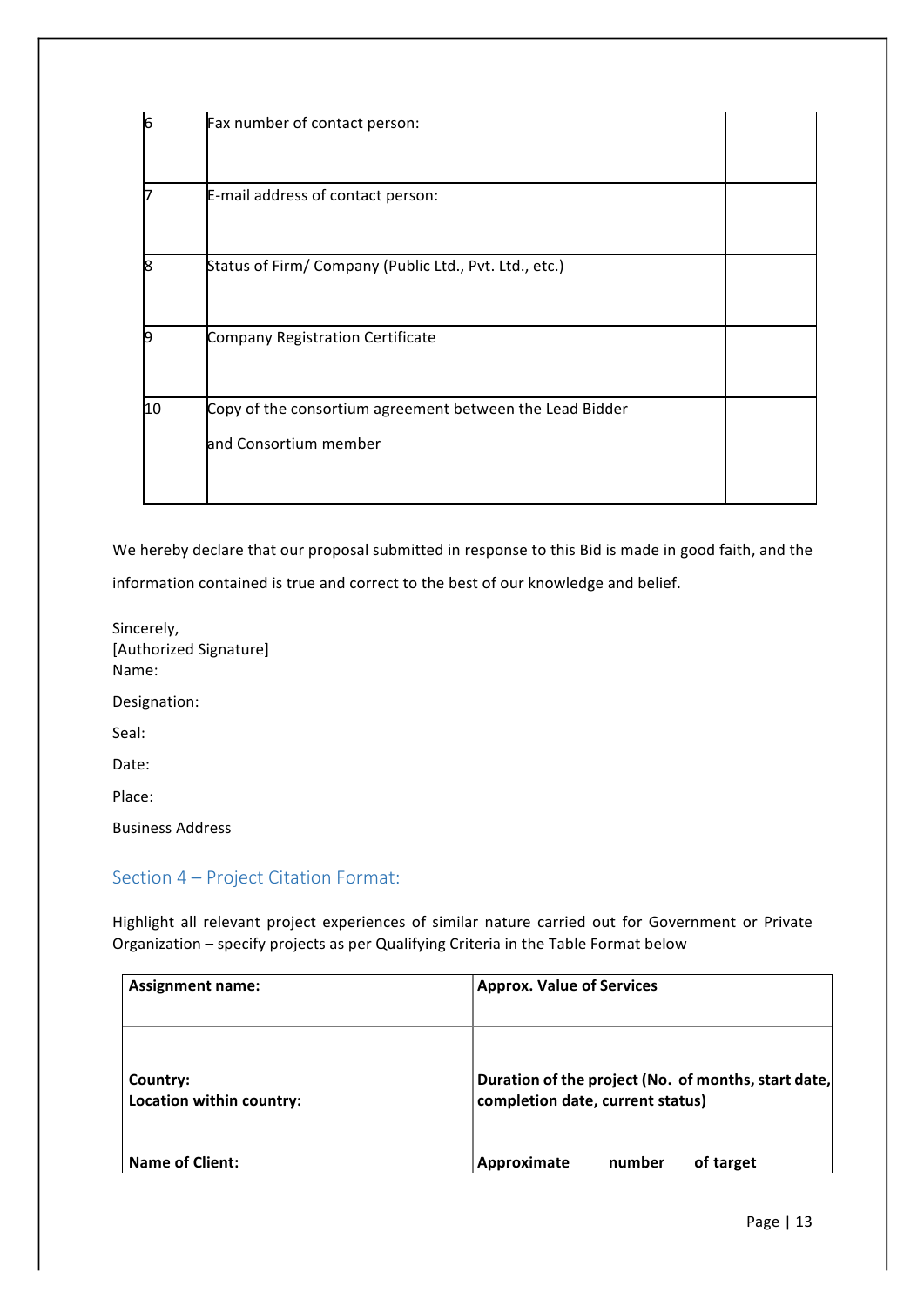|                                                                                         | audience:                                                                                        |  |  |
|-----------------------------------------------------------------------------------------|--------------------------------------------------------------------------------------------------|--|--|
| Category of Client (Government /<br><b>PSU / Listed Company)</b>                        |                                                                                                  |  |  |
|                                                                                         |                                                                                                  |  |  |
| Particular Sector Based (BFSI, IT, Non IT, Manufacturing, Other – Please Specify)"      |                                                                                                  |  |  |
| <b>Contact Person, Title/Designation,</b><br>Tel. No./Address:                          | No. of professional staff-months provided by<br>your firm/organization for the proposed project: |  |  |
| Start date (month/year):                                                                | Completion date (month/year):                                                                    |  |  |
| <b>Description of Project:</b>                                                          |                                                                                                  |  |  |
| Description of Actual Services provided highlighting each of the areas of scope of work |                                                                                                  |  |  |
| mentioned in Section 3 (points a & b) of this Bid document:                             |                                                                                                  |  |  |

Note: Each work experience shall be enclosed with work order/completion certificate. Each citation along with work orders would be evaluated for necessary compliance to meet the qualifying criteria of this Bid.

### Section 5 - Multidisciplinary Team

Certificate from the HR/ Authorized Signatory on the Company letterhead confirming the number of animations and E-learning content, online learning management system, graphic designers, market researchers, and other relevant professionals employed full time in Pay Roll of Firm as on 30.04.2017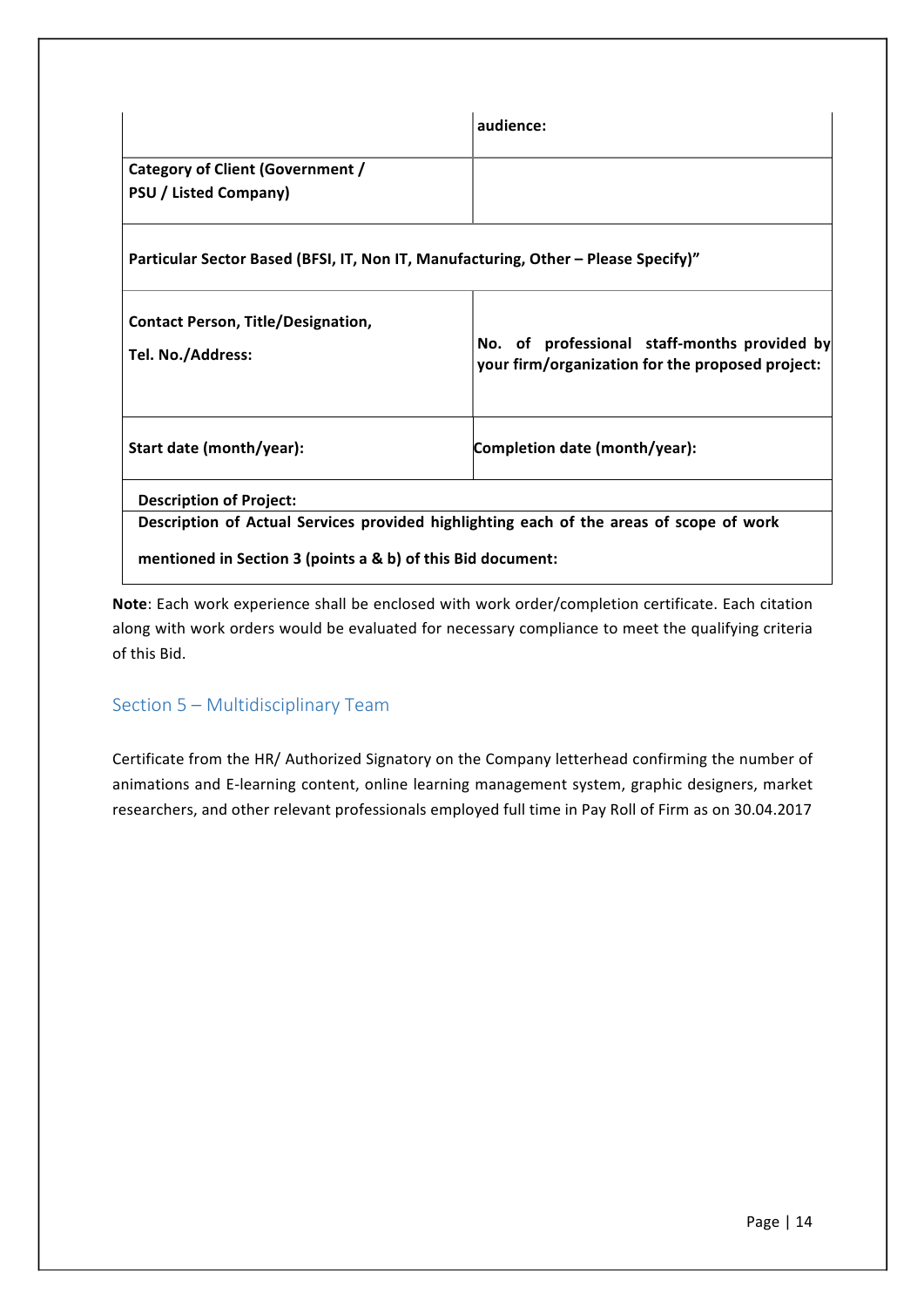# $\triangle$  Annexure B – Financial Strength

### Section 6 - Financial Details of the Bidder/Lead Bidder in case of Consortium

(To be submitted duly singed by Statutory Auditor of the bidder on its letter head with appropriate break-up of content development and other activities)

| S.NO                                   | <b>Years</b> | <b>Turnover Details in (INR)</b> | <b>Net Worth Details in (INR)</b> |
|----------------------------------------|--------------|----------------------------------|-----------------------------------|
| A                                      | 2016-17      |                                  |                                   |
| B                                      | 2015-16      |                                  |                                   |
| C                                      | 2014-15      |                                  |                                   |
| Average Annual Turnover<br>$(A+B+C/3)$ |              |                                  |                                   |

\*Audited Balance sheet and Profit & Loss account statement of the Bidder (Lead Bidder in case of Consortium) for each of the last 3 audited financial years FY 14-15, FY 15-16 and FY 16-17 shall be submitted as supporting evidence.

### Section 7 - Financial Details of the Consortium Partner if any

(To be submitted duly singed by Statutory Auditor of the Consortium member on its letter head)

| S.NO                                          | <b>Years</b> | <b>Turnover Details in (INR)</b> | <b>Net Worth Details in (INR)</b> |
|-----------------------------------------------|--------------|----------------------------------|-----------------------------------|
| A                                             | 2016-17      |                                  |                                   |
| <sub>B</sub>                                  | 2015-16      |                                  |                                   |
| $\mathsf{C}$                                  | 2014-15      |                                  |                                   |
| <b>Average Annual Turnover</b><br>$(A+B+C/3)$ |              |                                  |                                   |

\*Audited Balance sheet and Profit & Loss account statement of the Bidder (Lead Bidder in case of Consortium) for each of the last 3 audited financial years FY 14-15, FY 15-16 and FY 16-17 shall submitted as supporting evidence.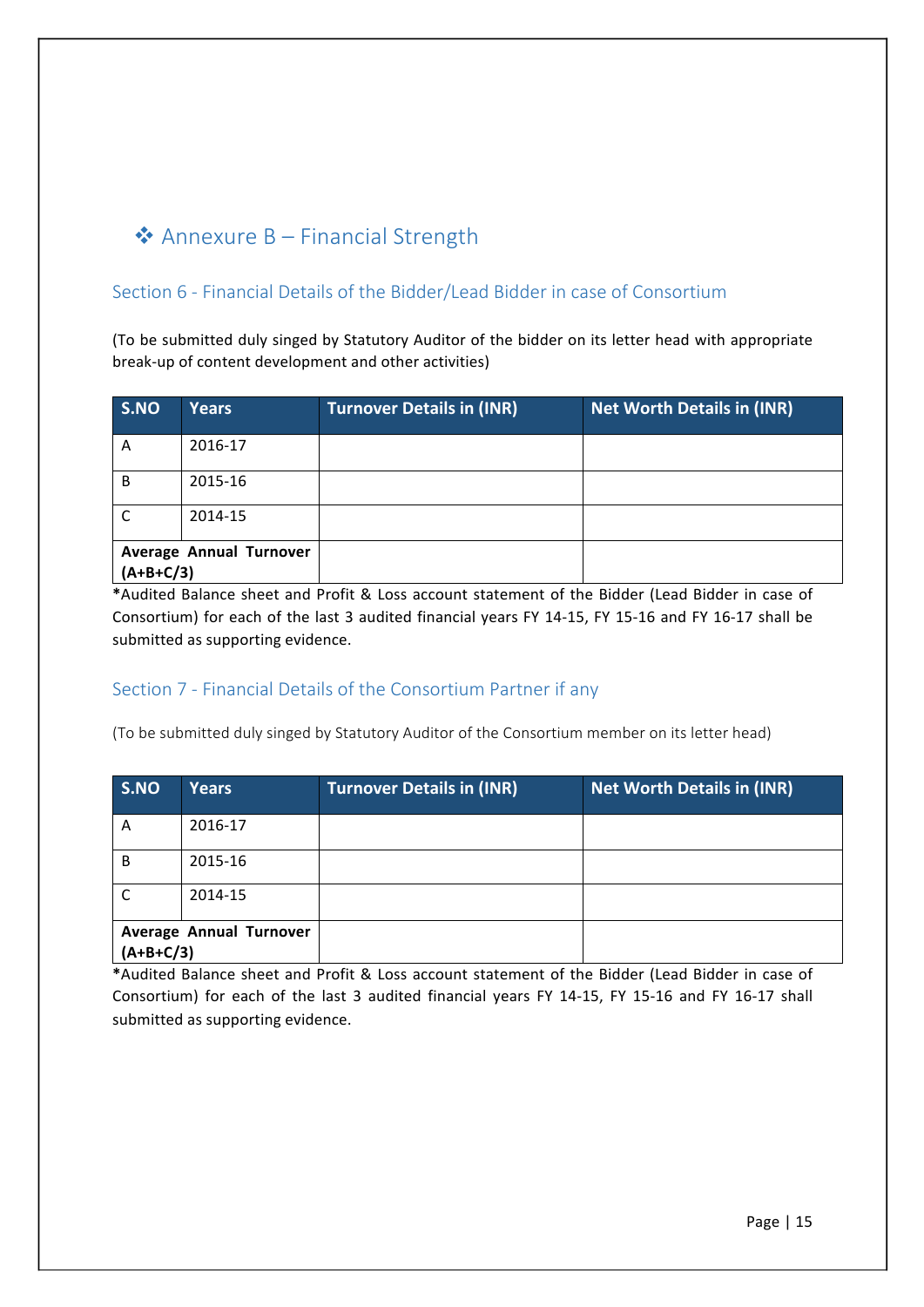## ❖ Annexure C – Scope

#### Section 8 - Technical Approach

- Implementation Plan
- Approach and Methodology

Case studies (Case lets)/scenarios, difficult concepts explained using real life analogies relevant to the Scope of the Bid

• Explanation of concepts using simple language accompanied by suitable graphics/images and relevant examples

- Success Stories and Client Testimonials
- Learning content for each objective followed by formative assessments
- Additional Features such as Engagement through Storytelling and Conversational approach
- Any other Suggestions

The presentation to be made by the bidder needs to cover the above points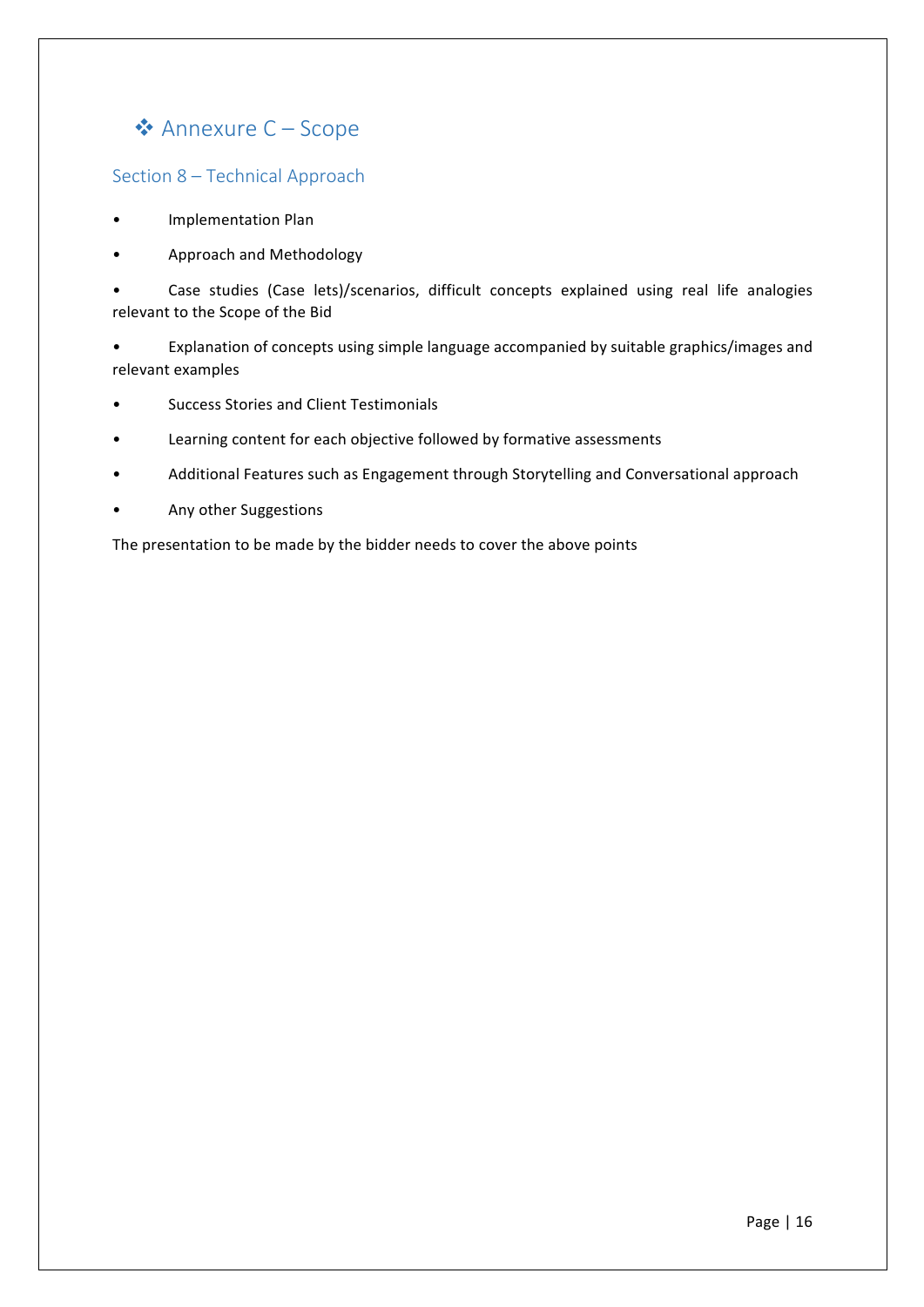# **❖** Financial Bid

- Post the selection of bidders from the technical bidding process, they are to give the following financial bid describing in full, their quotes for the mentioned job
- The below bid should reflect the module based payment norms as mentioned in the Compensation Structure below.

| S. NO          | Item of work                                                                                                                                                                                                                                                                                                                                                                                                                                                                                                                  | Units                                                          | Cost per unit in | Cost per unit in |
|----------------|-------------------------------------------------------------------------------------------------------------------------------------------------------------------------------------------------------------------------------------------------------------------------------------------------------------------------------------------------------------------------------------------------------------------------------------------------------------------------------------------------------------------------------|----------------------------------------------------------------|------------------|------------------|
| $\mathbf{1}$   | Creation of a storyboard based on<br>the content of the specific module<br>to be provided by NIRD&PR and<br>getting approved by an expert<br>Committee; and Preparing e-<br>Learning Module<br>in animated<br>format/ presentation in 2D and 3D<br>Animations,<br>Character<br>Animations, Visuals and other<br>Technological<br>latest<br>advancements with rich graphics,<br>animated characters etc. based on<br>the story board so developed in<br>with<br>the<br>consonance<br>content/topics<br>provided<br>by<br>NIRD≺ | Duration of 30<br>minutes                                      | Rs.              | words            |
| $\overline{2}$ | Onboarding of the<br>animated<br>the<br>selected<br>content<br>on to<br>Learning Management System;                                                                                                                                                                                                                                                                                                                                                                                                                           | Duration of 60<br>minutes                                      |                  |                  |
| 3              | and<br>Managing<br>making<br>modifications as required by the<br>NIRDPR of the content on the LMS.                                                                                                                                                                                                                                                                                                                                                                                                                            | For one year<br>after complete<br>on boarding of<br>the module |                  |                  |
| 4              | Converting the animated content<br>into small snippets to be flashed to<br>various<br>end<br>users<br>by<br>communication means such as<br>mobile apps, WhatsApp etc.                                                                                                                                                                                                                                                                                                                                                         | Two - Five<br>minutes snippet                                  |                  |                  |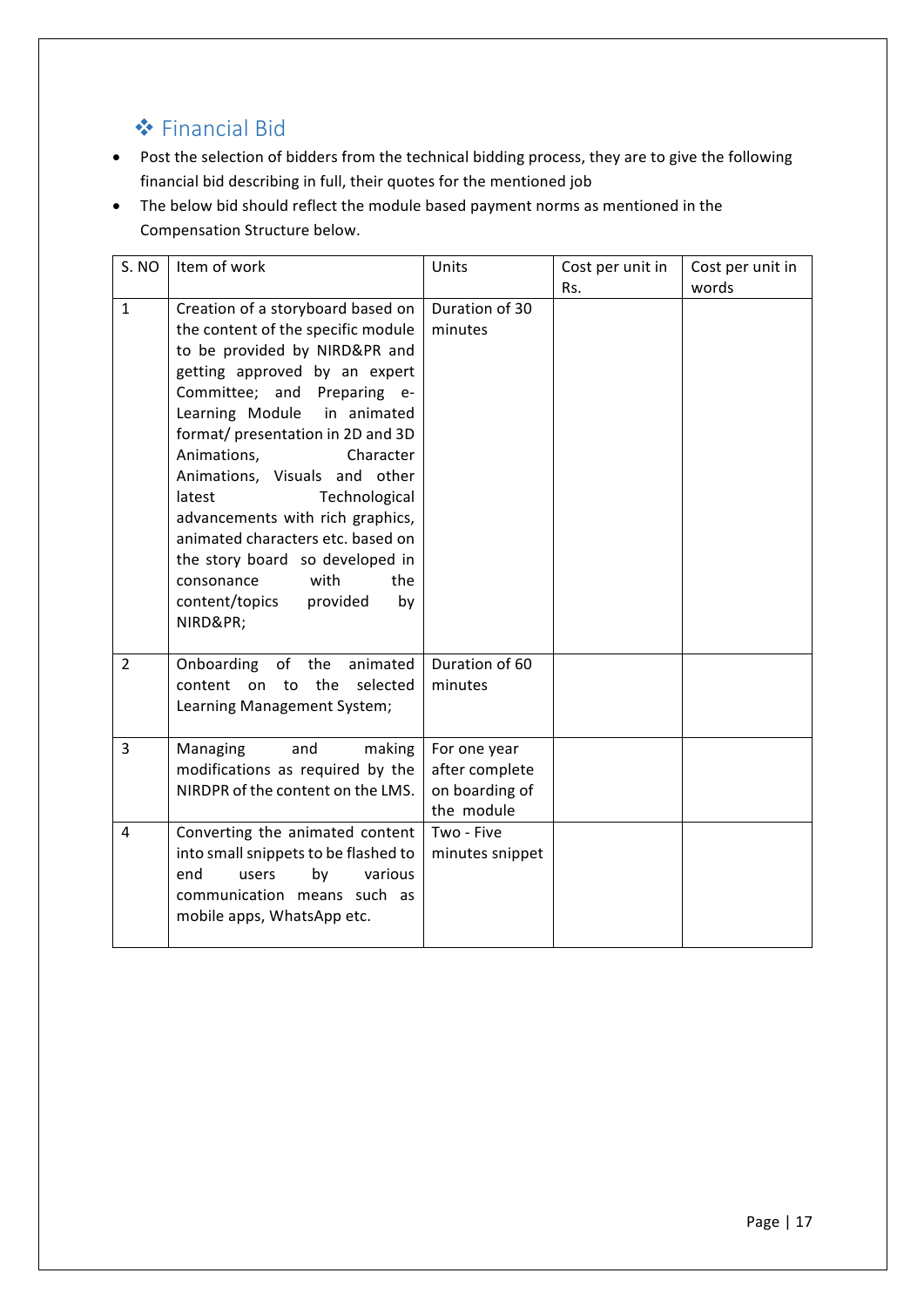# ◆ Annexure C – Compensation Management

#### Section 10 - Compensation Structure

- This would be a module based payment structure wherein the successfully empanelled bidder first gets one module, the payment for which would be released immediately post the submission of the work
- Post the satisfactory completion of the first module, the remaining modules would be given to the selected bidder the payment of which would also be module based
- The payment terms would be such that 60% of the payment would be made immediately post approval of the submitted storyboard and remaining 40% after the animated content has been submitted

| S. NO          | Item of work                                                                                                                                                                                                                                                          | <b>Terms of Payment</b>                                                                                                                                 |
|----------------|-----------------------------------------------------------------------------------------------------------------------------------------------------------------------------------------------------------------------------------------------------------------------|---------------------------------------------------------------------------------------------------------------------------------------------------------|
| $\mathbf{1}$   | Creation of a storyboard based on<br>the content of various modules to<br>be provided by NIRD&PR and<br>getting approved by an expert<br>Committee; and Preparing e-<br>Learning Modules in animated<br>format/ presentation in 2D and 3D<br>Animations,<br>Character | 60% after the approval of the<br>i.<br>draft animation story<br>proportionate to the length<br>and content of the module                                |
|                | Animations, Visuals and other<br>latest<br>Technological<br>advancements with rich graphics,<br>animated characters etc. based on<br>the story board so developed in<br>with<br>consonance<br>the<br>content/topics<br>provided<br>by<br>NIRD≺                        | i.<br>40% after the approval of the<br>final submission of the<br>animation content of a given<br>module to the satisfaction of<br>the expert committee |
| $\overline{2}$ | Onboarding of<br>the<br>animated<br>the<br>selected<br>content<br>on<br>to<br>Learning Management System;                                                                                                                                                             | $\mathsf{L}$<br>90% after on boarding the<br>content on LMS<br>10% - 3 months after on<br>II.<br>boarding the content and<br>successful working         |
| 3              | Converting the animated content<br>into small snippets to be flashed to<br>end<br>by<br>various<br>users<br>communication means such as<br>mobile apps, WhatsApp etc.                                                                                                 | i.<br>90% after the<br>proportionate snippets<br>completed and<br>presented<br>ii.<br>Balance 10% after<br>completion of 3 months                       |